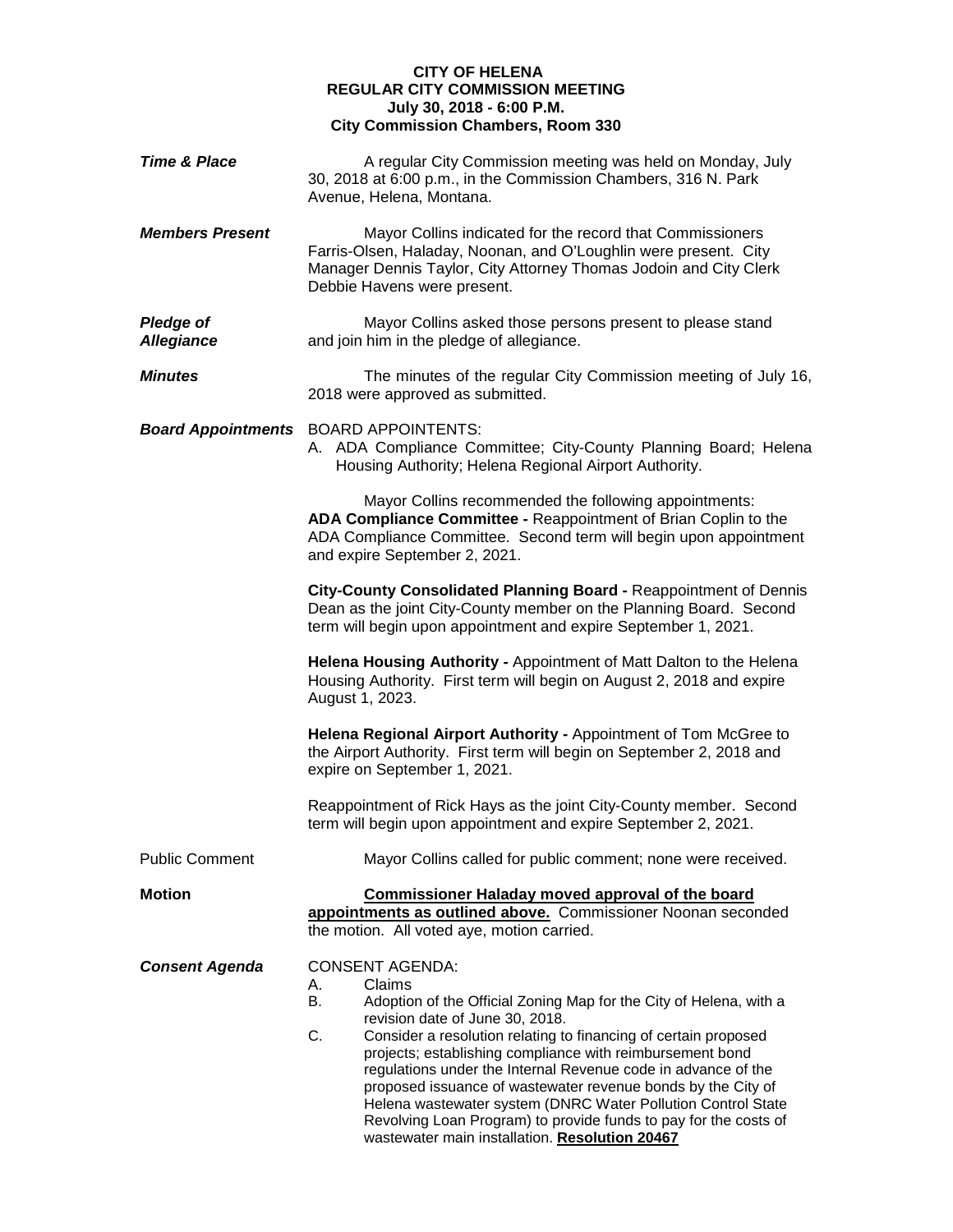|                                                    | D.                     | Consider a resolution relating to financing of certain proposed<br>projects; establishing compliance with reimbursement bond<br>regulations under the Internal Revenue Code in advance of the<br>proposed issuance of revenue bonds by the City of Helena water<br>system (DNRC Drinking Water Revolving Loan Program) to provide<br>funds to pay for the costs of water main replacement projects.<br><b>Resolution 20468</b>                                                                                                                                                                                                                                                                                                                                                                                                                |
|----------------------------------------------------|------------------------|-----------------------------------------------------------------------------------------------------------------------------------------------------------------------------------------------------------------------------------------------------------------------------------------------------------------------------------------------------------------------------------------------------------------------------------------------------------------------------------------------------------------------------------------------------------------------------------------------------------------------------------------------------------------------------------------------------------------------------------------------------------------------------------------------------------------------------------------------|
|                                                    |                        | City Manager Taylor recommended approval of the claims and<br>the consent agenda.                                                                                                                                                                                                                                                                                                                                                                                                                                                                                                                                                                                                                                                                                                                                                             |
| <b>Public Comment</b>                              |                        | Mayor Collins asked for public comment, none was received.                                                                                                                                                                                                                                                                                                                                                                                                                                                                                                                                                                                                                                                                                                                                                                                    |
| <b>Motion</b>                                      |                        | <b>Commissioner Noonan moved approval of Items A and D on</b><br>the consent agenda. Commissioner Haladay seconded the motion. All<br>voted aye, motion carried.                                                                                                                                                                                                                                                                                                                                                                                                                                                                                                                                                                                                                                                                              |
| <b>Communications</b><br><b>From Commissioners</b> |                        | COMMUNICATIONS/PROPOSALS FROM COMMISSIONERS<br>Commissioner Noonan spoke on the strong community Helena is<br>and mentioned the dedication of the Shodair Genetics Unit named after<br>Dr. Phil Pallister and the passing of Arch Bishop Raymond Hunthausen<br>and the beliefs and understandings he brought to Helena and Montana.                                                                                                                                                                                                                                                                                                                                                                                                                                                                                                           |
| <b>Report of the City</b><br><b>Attorney</b>       |                        | REPORT OF THE CITY ATTORNEY<br>City Attorney Jodoin updated the commission on a lawsuit filed<br>against the city from Jennifer A. McKee and Jonathan McDonald<br>regarding a decision of the Board of Adjustment. Attorney Jodoin asked<br>if the commission would like to schedule an executive session to discuss<br>the merits of the case.<br>There was consensus to schedule an executive session.                                                                                                                                                                                                                                                                                                                                                                                                                                      |
| <b>Report of the City</b><br><b>Manager</b>        | Library.<br>cancelled. | <b>REPORT OF THE CITY MANAGER</b><br>Interim City Manager Dennis Taylor announced the Beattie<br>Street Trailhead meeting is scheduled for July 31 <sup>st</sup> at 5:00 p.m. at the<br>The joint City-County work session on August 2 <sup>nd</sup> has been                                                                                                                                                                                                                                                                                                                                                                                                                                                                                                                                                                                 |
| <b>Report from the</b><br><b>Helena Citizens</b>   |                        | REPORT FROM THE HELENA CITIZENS COUNCIL<br>No HCC representative present.                                                                                                                                                                                                                                                                                                                                                                                                                                                                                                                                                                                                                                                                                                                                                                     |
| <b>Regular Items</b>                               | А.                     | CONSIDER A SIDEWALK VARIANCE FOR 21 DIVISION<br><b>STREET</b>                                                                                                                                                                                                                                                                                                                                                                                                                                                                                                                                                                                                                                                                                                                                                                                 |
| <b>Staff Report</b>                                |                        | Engineer Leland reported Rebecca Shaw, the owner of the<br>property located at 21 Division Street has requested a sidewalk variance.<br>The property at 21 Division Street is currently being developed and has an<br>approved building plan and permit for a single family home. The approved<br>plans reflect City standard boulevard sidewalk, drive approach, curb, and<br>gutter. Division Street is an undeveloped, steeply graded, one-way, dirt-<br>street that is not built to City Standards. There are currently no sidewalks<br>along Division Street.<br>Engineer Leland stated the commission can move to approve, table,<br>or deny deferring the installation of sidewalk, drive approach, curb, and<br>gutter for the property at 21 Division Street until such time as Division Street<br>is constructed to City standards. |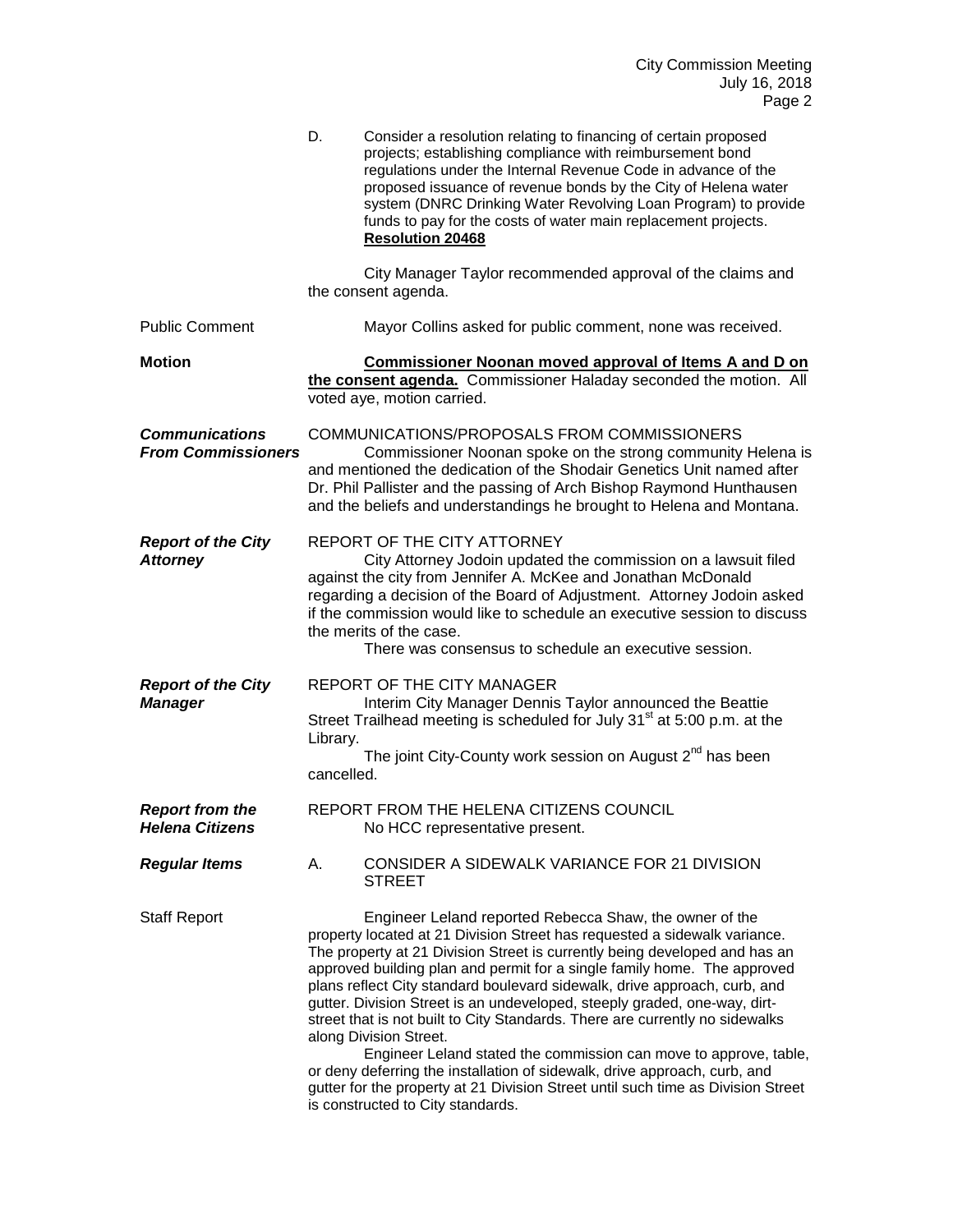| <b>Discussion</b>          | Commissioner Haladay asked if the proposal would be a boulevard<br>sidewalk. Engineer Leland stated yes. Commissioner Haladay commented<br>boulevard sidewalks are easier to install once the street is designed.<br>Engineer Leland concurred.                                                                                                                                                                                                                                                                                                                                                                                                                                                                                                                                                                                                                                                                                                                                                                                                                                                                                                                             |
|----------------------------|-----------------------------------------------------------------------------------------------------------------------------------------------------------------------------------------------------------------------------------------------------------------------------------------------------------------------------------------------------------------------------------------------------------------------------------------------------------------------------------------------------------------------------------------------------------------------------------------------------------------------------------------------------------------------------------------------------------------------------------------------------------------------------------------------------------------------------------------------------------------------------------------------------------------------------------------------------------------------------------------------------------------------------------------------------------------------------------------------------------------------------------------------------------------------------|
|                            | Mayor Collins asked what staff's recommendation is. Engineer<br>Leland stated staff does not give a recommendation on a sidewalk variance.<br>However, with the location of the property, it would be difficult to install<br>sidewalks.                                                                                                                                                                                                                                                                                                                                                                                                                                                                                                                                                                                                                                                                                                                                                                                                                                                                                                                                    |
|                            | Commissioner O'Loughlin asked if there are plans to develop<br>Division Street. Engineer Leland stated not at this time.<br>Commissioner Farris-Olsen noted there are no sidewalks in the<br>vicinity. Engineer Leland concurred there are no sidewalks on Clancy,<br>Rodney or Sparta Streets and this would be an island of a sidewalk.<br>Commissioner Haladay stated the city commission has added to<br>previous sidewalk variance requests, a condition the approval on the<br>variance is contingent upon the property owner signing a waiver of protest<br>for any future Special Improvement District.                                                                                                                                                                                                                                                                                                                                                                                                                                                                                                                                                             |
| <b>Public Comment</b>      | Mayor Collins called for public comment.                                                                                                                                                                                                                                                                                                                                                                                                                                                                                                                                                                                                                                                                                                                                                                                                                                                                                                                                                                                                                                                                                                                                    |
| <b>Motion</b>              | Commissioner O'Loughlin moved to approve a sidewalk<br>variance for 21 Division Street until such time as Division Street is<br>constructed to City Standards. Commissioner Haladay seconded the<br>motion.                                                                                                                                                                                                                                                                                                                                                                                                                                                                                                                                                                                                                                                                                                                                                                                                                                                                                                                                                                 |
| <b>Amendment</b>           | Commissioner Haladay moved the approval on the variance is<br>contingent upon the property owner signing a waiver of protest for any<br>future Special Improvement District. Commissioner Farris-Olsen<br>seconded the motion. All voted aye, motion carried.                                                                                                                                                                                                                                                                                                                                                                                                                                                                                                                                                                                                                                                                                                                                                                                                                                                                                                               |
|                            | Commissioner O'Loughlin commented given the fact there are no<br>sidewalks in the area, she would support the variance with the amendment.<br>Commissioner Haladay stated the commission has put this condition<br>on previous sidewalk variances and when creating an SID having the waiver<br>of protests helps.                                                                                                                                                                                                                                                                                                                                                                                                                                                                                                                                                                                                                                                                                                                                                                                                                                                          |
| Vote on amended<br>Motion. | All voted aye, motion carried.                                                                                                                                                                                                                                                                                                                                                                                                                                                                                                                                                                                                                                                                                                                                                                                                                                                                                                                                                                                                                                                                                                                                              |
| <b>Public Hearings</b>     | <b>PUBLIC HEARING:</b><br>A. CONSIER WHETHER THE RED ALDER APARTMENTS<br>PROJECT MEETS A COMMUNITY HOUSING NEED.                                                                                                                                                                                                                                                                                                                                                                                                                                                                                                                                                                                                                                                                                                                                                                                                                                                                                                                                                                                                                                                            |
| <b>Staff Report</b>        | Planner Ellie Ray reported Rocky Mountain Development Council<br>(RMDC) is considering purchasing a 9.62 acre lot located at 2200<br>Henderson Street to develop low-income housing. The proposed project, to<br>be known as the Red Alder Apartments, will consist of 40 one bedroom, 28<br>two-bedroom, and 12 three-bedroom units that will be available as workforce<br>and affordable housing units.<br>Rocky Mountain Development Council, Inc., intends to submit an<br>application for Low-Income Housing Tax Credits to partially fund the<br>construction of the 80 units (50 percent of which will be ADA-accessible<br>housing units)<br>It is RMDC's intent to build the new units as one-level garden<br>apartments with no step entrances for accessibility and visibility, as has<br>proven a successful model for other RMDC-managed properties in the<br>region. A community room, on-site manager's office, and playground will also<br>be located on the property, with in-unit air conditioning, washers/dryers, and<br>fully equipped kitchens. Ideally, the development would also include, or be<br>within close proximity to, a City transit stop. |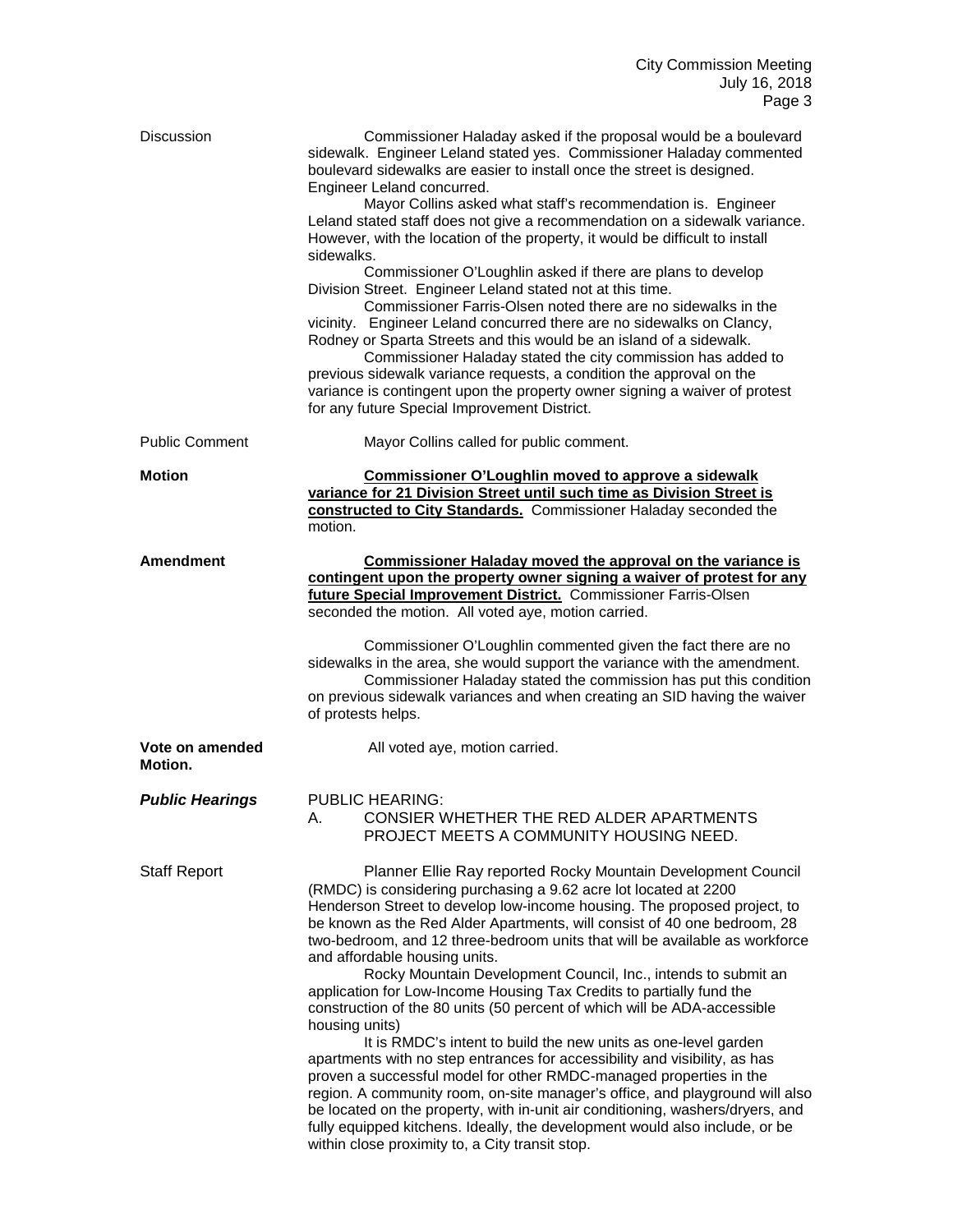According to a preliminary Market Study findings completed for RMDC in recent months, the City experienced 7.3 percent growth between 2010 and 2018, and is projected to increase a further 3 percent by 2013.

No affordable housing developments have been built since 2010 despite there being 787 multi-family units [ER2] built in Helena since 2012. It is projected 1,550 households would qualify for the 80 Red Alder units, and there is an approximate demand for 500 affordable units right now, with dozens of households waiting to find housing that will accept federal housing subsidy vouchers. Overall, this project will only address 16 percent of the estimated need for affordable housing need in Helena.

State law, under MCA 15-6-221(2), requires the local government, where the proposed project is to be located, to hold a public hearing to solicit comment on whether the proposed low-income rental housing project meets a community housing need. A record of this public hearing will be forwarded to the MT Board of Housing for consideration in granting the allocation of tax credits.

The proposal is to have the City Commission hold this public hearing to take comment as to whether the Red Alder Apartments project will address community housing needs for Helena.

If funded, the project will further serve the needs of the low-income citizens in the community. This will also result in infill development in a mixed use area. The project will create an opportunity for infill development. The buildings will be built in accordance to the latest version of the Energy Code. Planner Ray stated no motion is required.

Commissioner O'Loughlin asked what the difference is between a conditional use permit (CUP) and a zone change. Planner Rae described the processes for both a zone change and CUP and noted the CUP process may be easier. The commission can also add conditions to a CUP.

Public Testimony **Mayor Collins declared the public portion of the hearing open and** called for any public testimony.

> Liz Mogstad, RMDC Housing Coordinator highlighted the following points: The Red Alder Project will expand the housing supply for the low income population, people with disabilities and seniors; the proposed location is perfect for infill development and is close to schools, walking paths, a grocery store, and various medical providers; project will include energy efficient features and quality materials to ensure long-term stability; and the financing model allows RMDC to create more than twice as any units as compared to a traditional credit application.

Ms. Mogstad spoke of the importance of having the support of the city and noted the following are idea on how the city could support the project: Testify in support of the project and its importance to the Helena Community; replace existing traffic calming measures with a speed sign; expedite review of a zone change or conditional use permit application; expedite engineer review; consider modifying the current fee structure in order to assist financially with affordable housing and allow a Capital Transit stop on the project site.

Alyson Munson, Executive Director of United Way, spoke in support of the project.

Kathleen Curd Rau, 2761 Oval J Street, spoke in opposition of the project due to increase in traffic; truck traffic; traffic calming devices need to stay on Brady; and not knowing what the 2<sup>nd</sup> phase of the development may be. Ms. Rau stated this project may be a good idea; but not at this time.

Becki Brandborg spoke in support of the project and noted she facilitated the three neighborhood meetings in July on the proposed development. The comments received at the meetings were traffic is already a burden; there is a need for traffic calming and possibly lower the speed limit. Ms. Brandborg stated RMDC will work with the city to mitigate the impacts; specifically increased traffic.